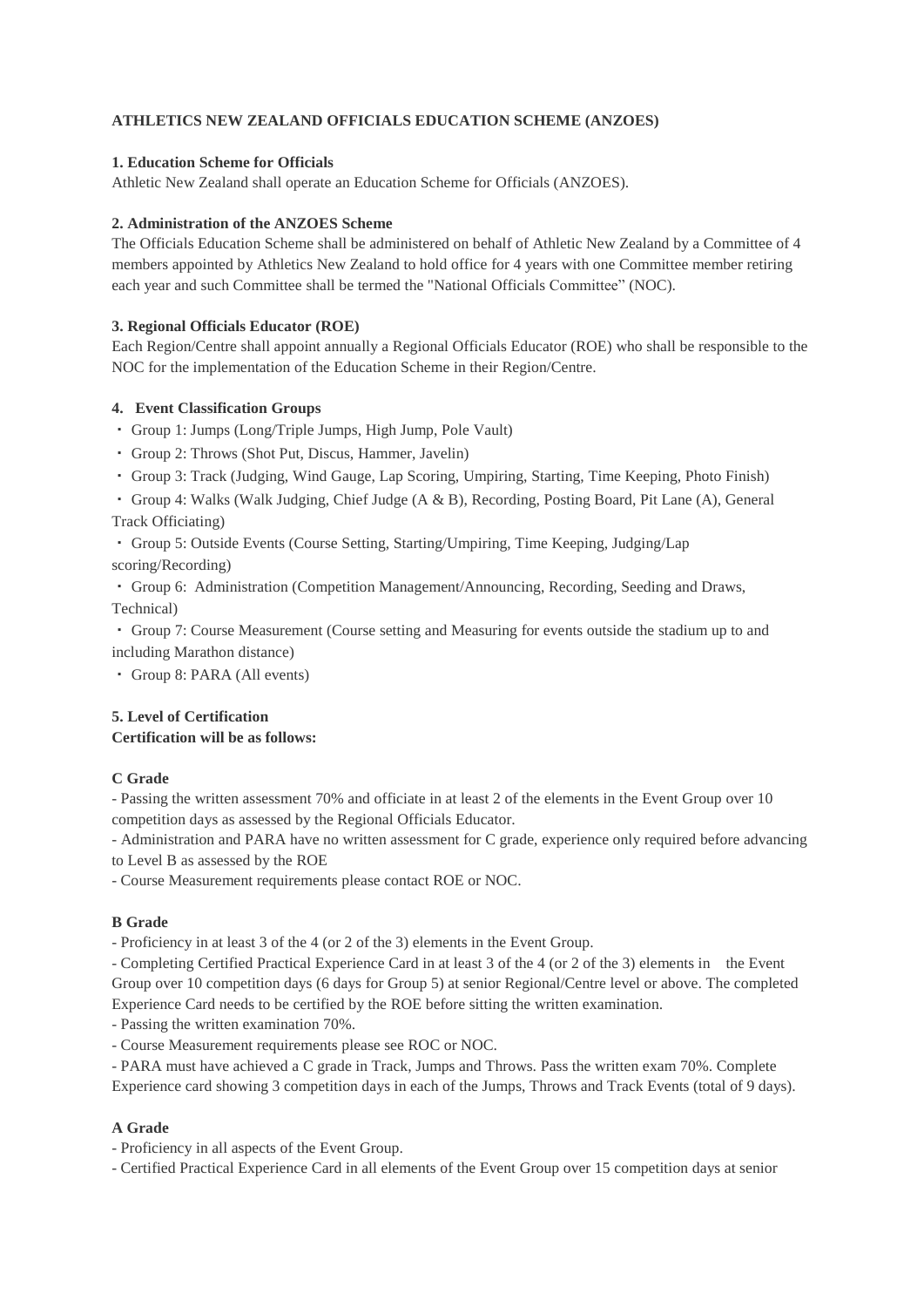Regional level or above (10 for Group 5). Within two years prior to the grading application must have had experience in officiating at National Championships or a meeting approved by the NOC. The completed Experience Card needs to be certified by the Regional Officials Coordinator before sitting the written examination.

- Passing the written examination 75% (as marked by a member of the NOC, for Group 4 "Walks" this shall be done in conjunction with an International Walk Judge).

- The completed Certified Practical Experience Card, the Exam paper and the Application for A grade need to be sent to the NOC for consideration before the A Grading can be granted.

- Course Measurement requirements please see ROE.

- PARA requirements, passing written exam 75%. Complete Practical Experience Card showing 4 days in each of the Jumps, Throws and Track Events.

Note:

- Officials who do not have access to competition at an appropriate level on a regular basis may apply to the National Officials Committee for special consideration of the Practical Proficiency Requirement at any Level. - In exceptional circumstances the National Officials Committee in their absolute discretion may alter the

specific conditions for a particular candidate upon application.

- ANZOES has been approved by the IAAF for recognition as an IAAF Level 1 programme.

- Officials involved in only Children's Athletics may receive Level C but are unable to advance to a higher level unless involved in Senior Athletics.

- Officials are required to maintain a Practical Experience Card during the qualifying period as evidence of their practical experience in each component of the Event group.

## **6. Advancement and Appointment**

Advancement through Levels shall be as follows:

- Level C assessments and all Practical Proficiency Evaluation may be taken at any time.

- Level B examinations may be taken after the expiration of 1 year after Level C Certification.

- Level A examinations may be taken after the expiration of 2 years after Level B Certification.

- Course Measurement has different requirements, which are available on application.

- Appointments for Level B & C shall be made by ROE's.

- Level A appointments will be made by the NOC on the recommendation of Regional Officials Educators.

## **7. Examinations and Maintenance of Grading's**

Written examination papers will include general questions across the whole Event Group and Event specific questions and will be prepared by the NOC. At all levels and in all Event Groups they will be an Open Book Exam/Assessment during which candidates may refer to the IAAF Competition Rule book, Athletics New Zealand Supplementary Rules, Combined Events Scoring Tables and IPC Rule Book only.

- Level A questions will include a range of problem solving and Para questions.

- Level C, B and A exams will be conducted and, in the case of Level C and B exams, marked by the ROE acting on behalf of the NOC.

- To maintain grading's at Level A an Official must have attended a Competition Officials Education Seminar within the previous 3-year period and provide evidence of continuing officiating service at national level.

Grading shall last for a maximum period of 4 years. The next termination date shall be 30 September 2020 and thereafter every 4 years on 30 September. At the termination date an Official can lose their current grading unless sitting and passing a further exam, attending at least one education seminar every 2 years (particularly relating to rule changes) or being recommended by the Regional Officials Coordinator for confirmation of current grading, with evidence of continuing service at the appropriate level.

## **8. Recognition**

On appointment to Level B an Official shall receive a letter of acknowledgement from ROE, together with a pin-on badge at current cost, with the wording Technical Official with no distinguishing identification of a